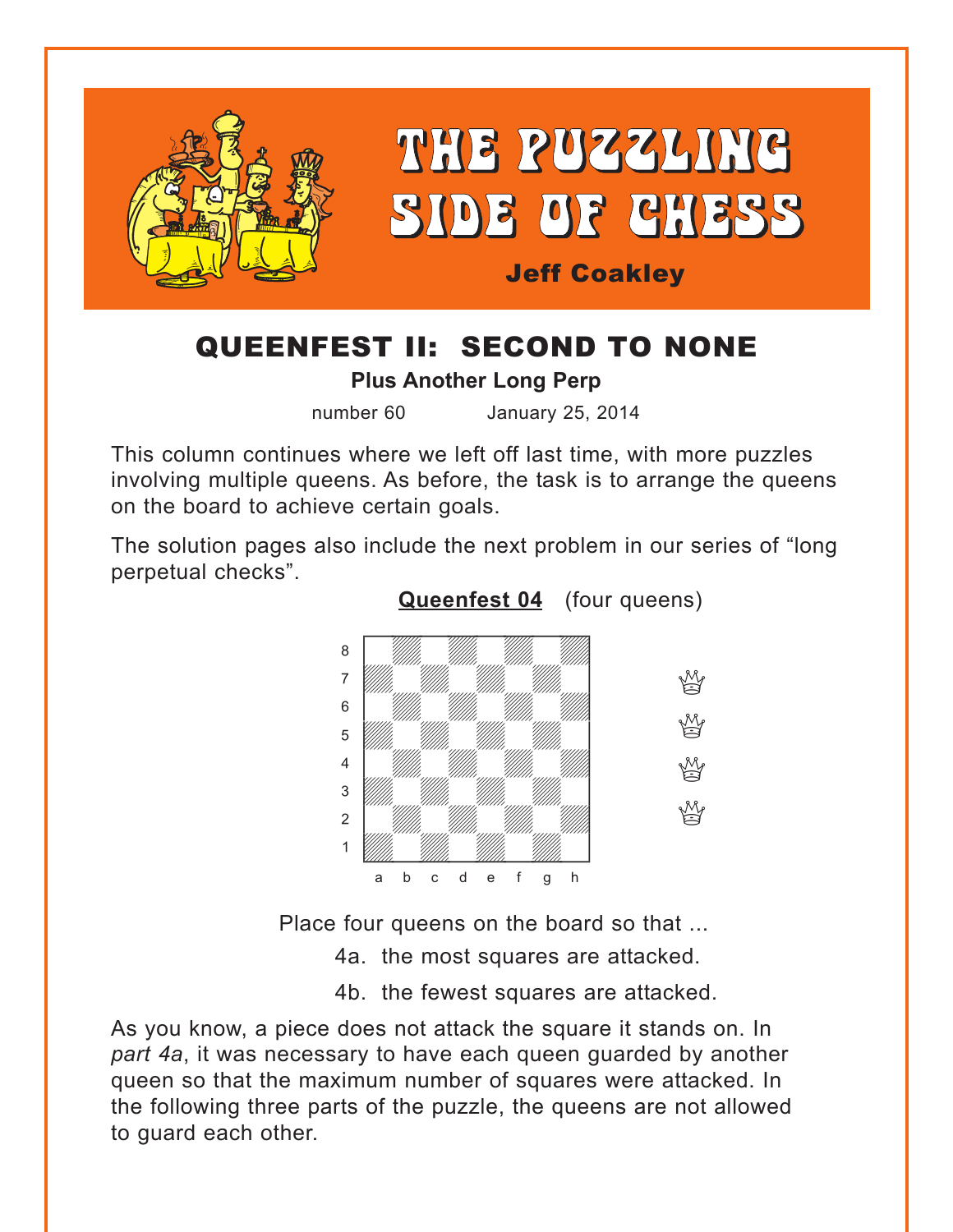<span id="page-1-0"></span>Place four queens on the board so that none of them guard each other and ...

- 4c. the most squares are attacked.
- 4d. the fewest squares are attacked.
- 4e. every empty square except the four corners is attacked.

It's probably no surprise that the next set of puzzles uses five queens. One of each kind: hearts, diamonds, clubs, spades, and stars!?

The most famous *five queen* puzzle, placing them so that all sixty-four squares are attacked, was featured in column 6.



5a. Place five queens on the board so that the fewest squares are attacked.

The solution to puzzle 5a is semi-unique. There are only two patterns and they are very distinct from each other. Perhaps you will want to search for both. (And here's an unsolicited hint. The number you seek is not even.)

> 5b. Place five queens on the board so that none of the queens guard each other and the fewest squares are attacked.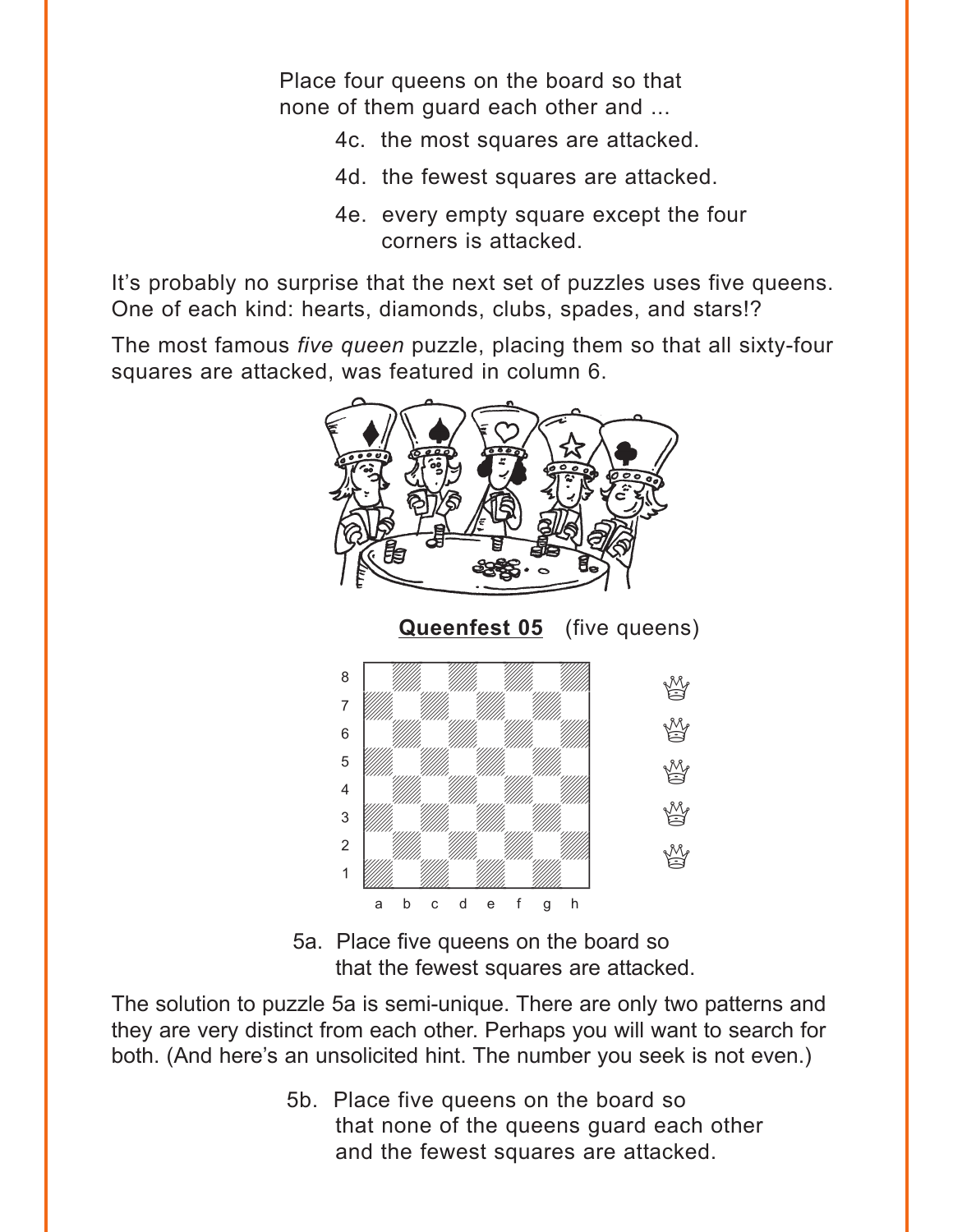In the remaining three parts of this puzzle, the squares occupied by the queens must be attacked. In other words, every queen must be guarded. with the set of the set of the set of the set of the set of the set of the set of the set of the set of the set of the set of the set of the set of the set of the set of the set of the set of the set of the set of the set



5c. Place five queens on the board so that every square is attacked except h8.



5d. Place five queens on the board so that every square is attacked except e8.



5e. Place five queens on the board so that every square is attacked except e5.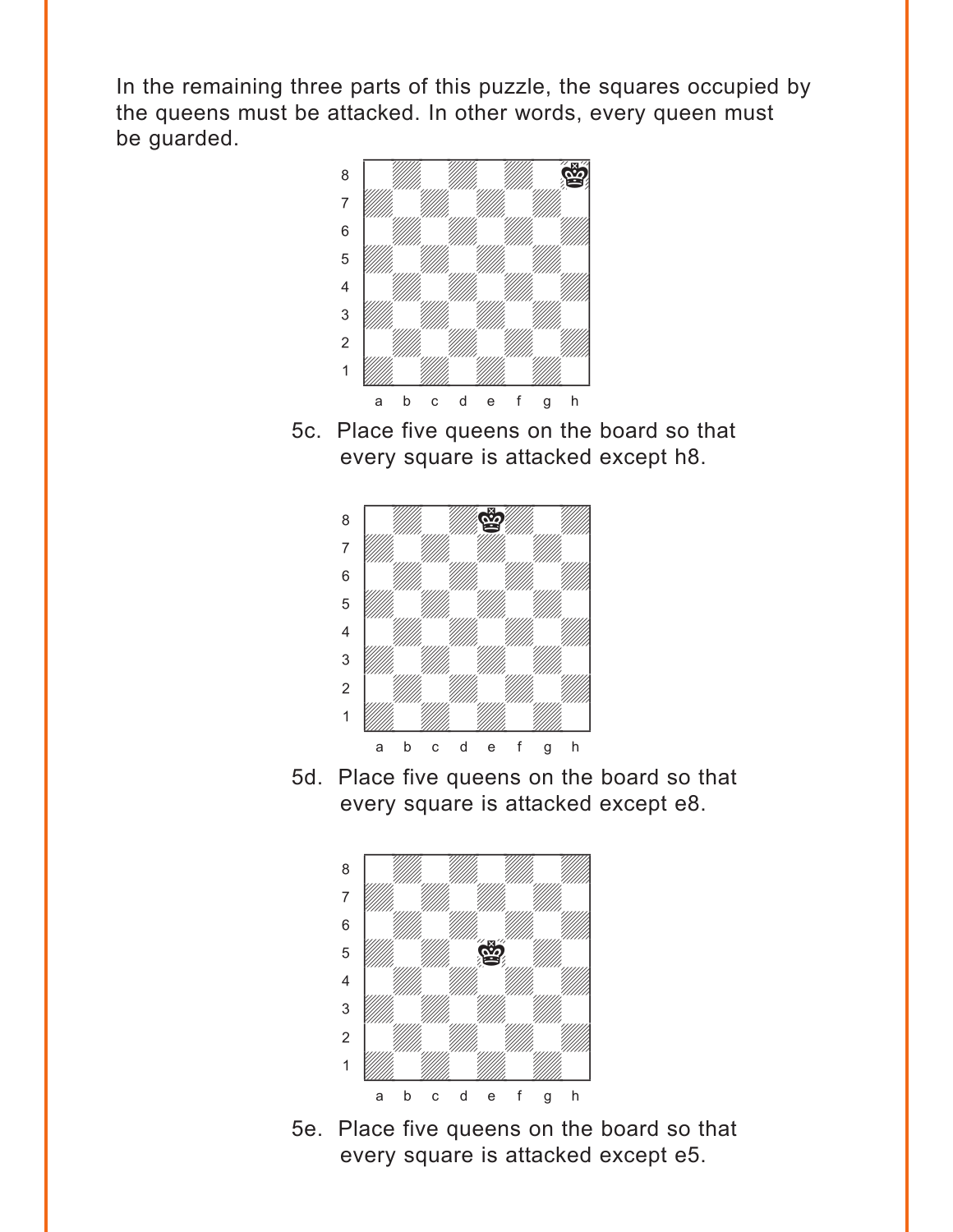<span id="page-3-0"></span>On to six queens now.



6a. Place six queens on the board so that the fewest squares are attacked.

The solution to puzzle 6a is semi-unique. There are two basic patterns. No hint this time.

- 6b. Place six queens on the board so that none of the queens guard each other and the fewest squares are attacked.
- 6c. Place six queens on the board so that none of the queens guard each other and every empty square except the four corners is attacked.

Stay tuned next month for *Queenfest III*.



### **The Longest Perp**

Last year's final column (57) ended with a construction task involving perpetual check. Two solutions were given last week (59) and the following new problem was also presented.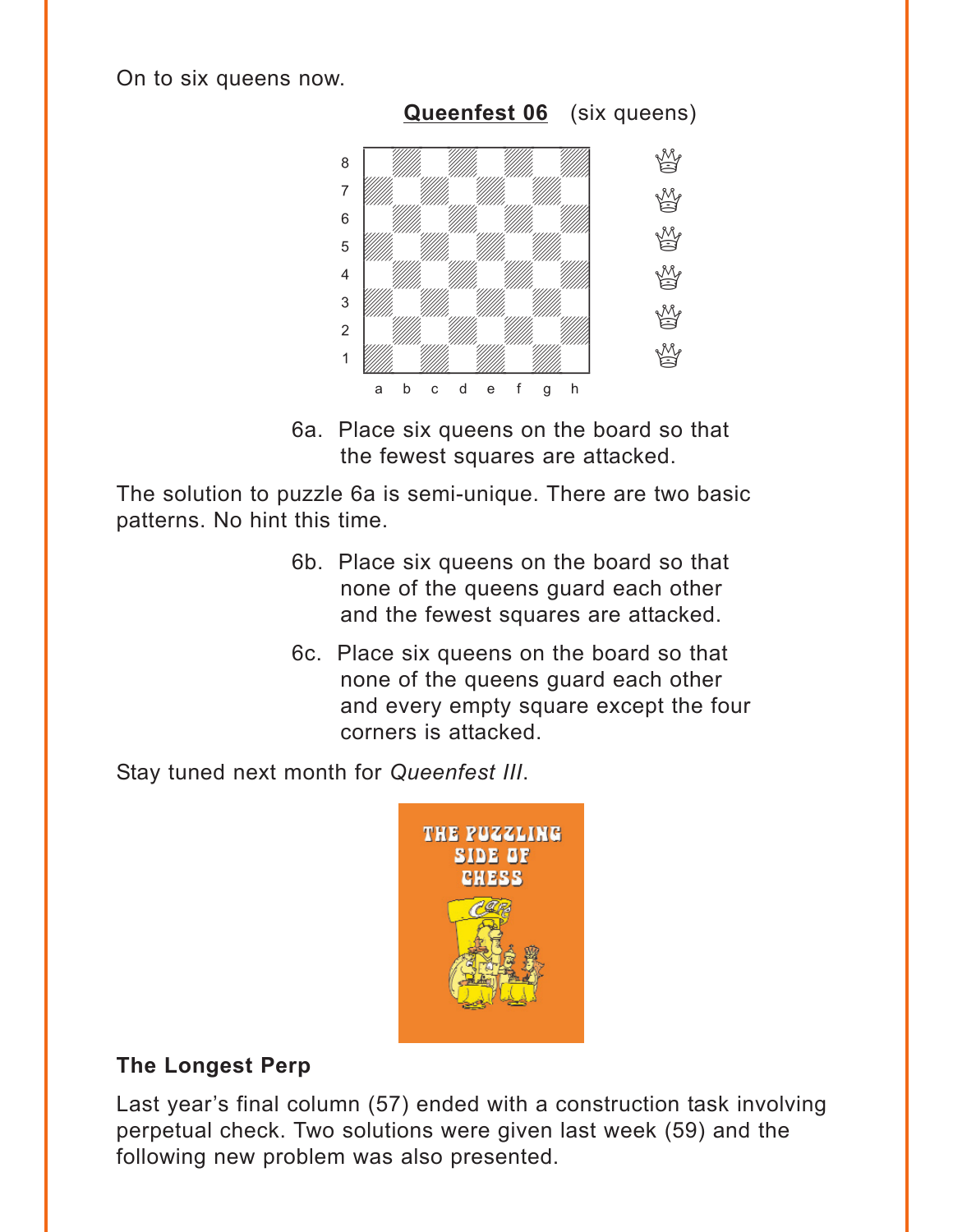## **12d. [Longest Perp Without Fifty Move Rule](#page-13-0)**

<span id="page-4-0"></span>*Assume that the "fifty move rule" does not exist. Construct a position in which White draws by perpetual check and which maximizes the number of moves that must be played before Black has to concede a draw by threefold repetition.*



The side playing for the draw (White) must make their best moves, aiming for the shortest draw. Black's goal is to avoid a draw as long as possible. An additional stipulation is that Black must have a winning advantage if White does not force a draw.

Once again, Norwegian IM Geir Sune Tallaksen Østmoe has sent in an excellent solution. It is a staggering 458 moves long! This record could be hard to break.

But we have not yet reached the logical conclusion of our quest for the longest perpetual check. Here is the new task.

**12e. Longest Perp** (with all standard rules in effect)

*Construct a position in which White draws by perpetual check and which maximizes the number of moves that must be played before Black has to concede a draw, either by threefold repetition or by the fifty move rule.*

As before, White must play for the shortest draw and Black must avoid a draw as long as possible. Black must also have a winning advantage if White does not force a draw.

A solution to this problem will be given at the end of February. If you feel inspired, please e-mail your position (with moves) to Chess Cafe.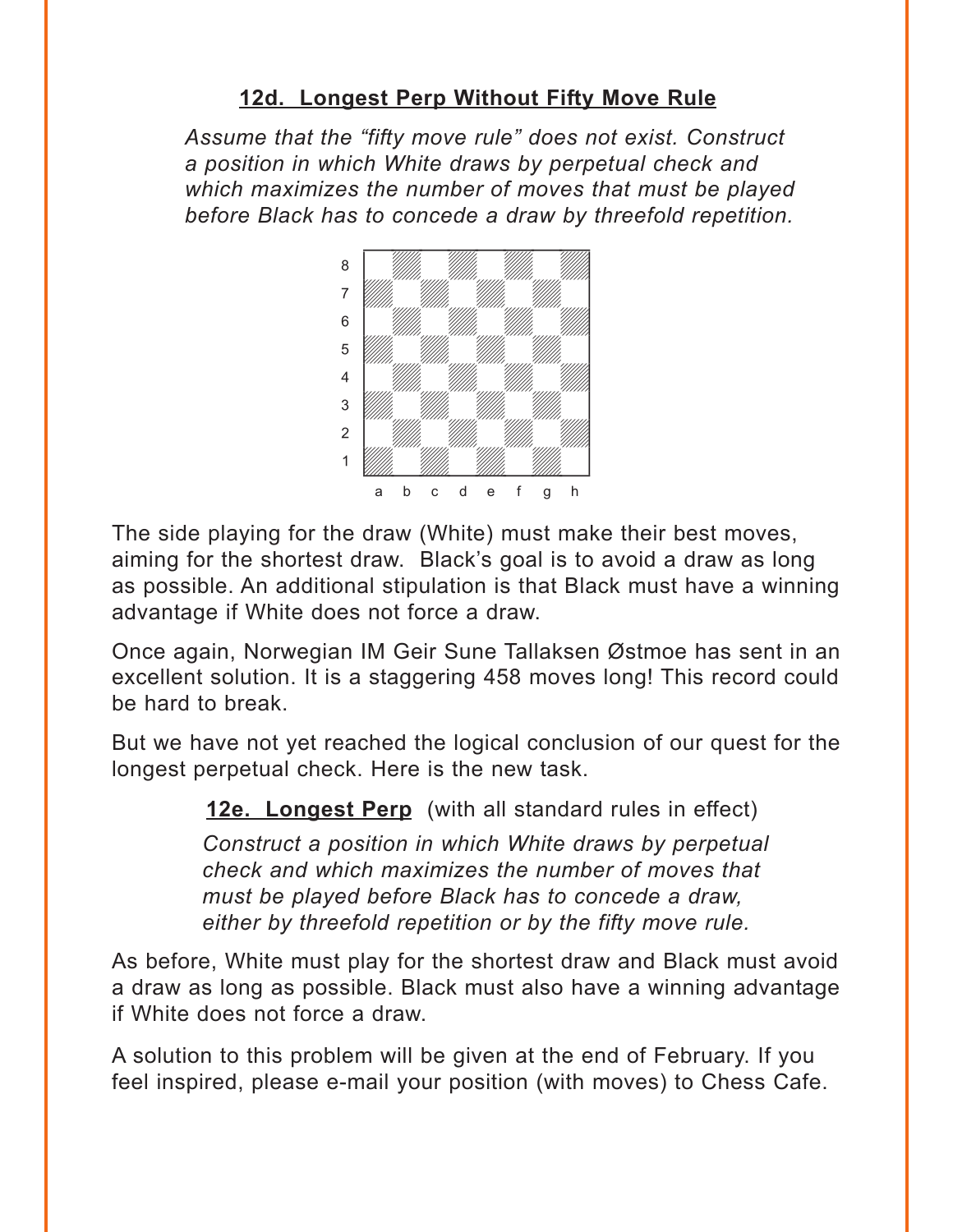# <span id="page-5-0"></span>**SOLUTIONS**

All queenfest puzzles by J. Coakley, *ChessCafe.com* (2014). In most cases, the optimal solutions were discovered with the assistance of Caisay 4.1.1, a computer program written by Adrian Storisteanu of Toronto. Thank you, sir.

*PDF hyperlinks*. You can advance to the solution of any puzzle by clicking on the underlined title above the diagram. To return to the puzzle, click on the title above the solution diagram.



**[Queenfest 04](#page-0-0)** (four queens)

61 squares are attacked.

The squares coloured in orange are not attacked: a6, g6, h6.

The solution is semi-unique. The only other pattern is: Qb2 Qd5 Qe6 Qf2 (unguarded a4, c7, h7)

Both patterns can be reflected and/or rotated, giving sixteen "different" solutions.

These positions improve on the solution given in the first edition of *Winning Chess Puzzles For Kids Volume 2* by one square. (Qc6 Qd4 Qe5 Qf3: 60 squares attacked)

This puzzle could also be posed as a double negative: "Place four queens on the board so that the fewest squares are unguarded."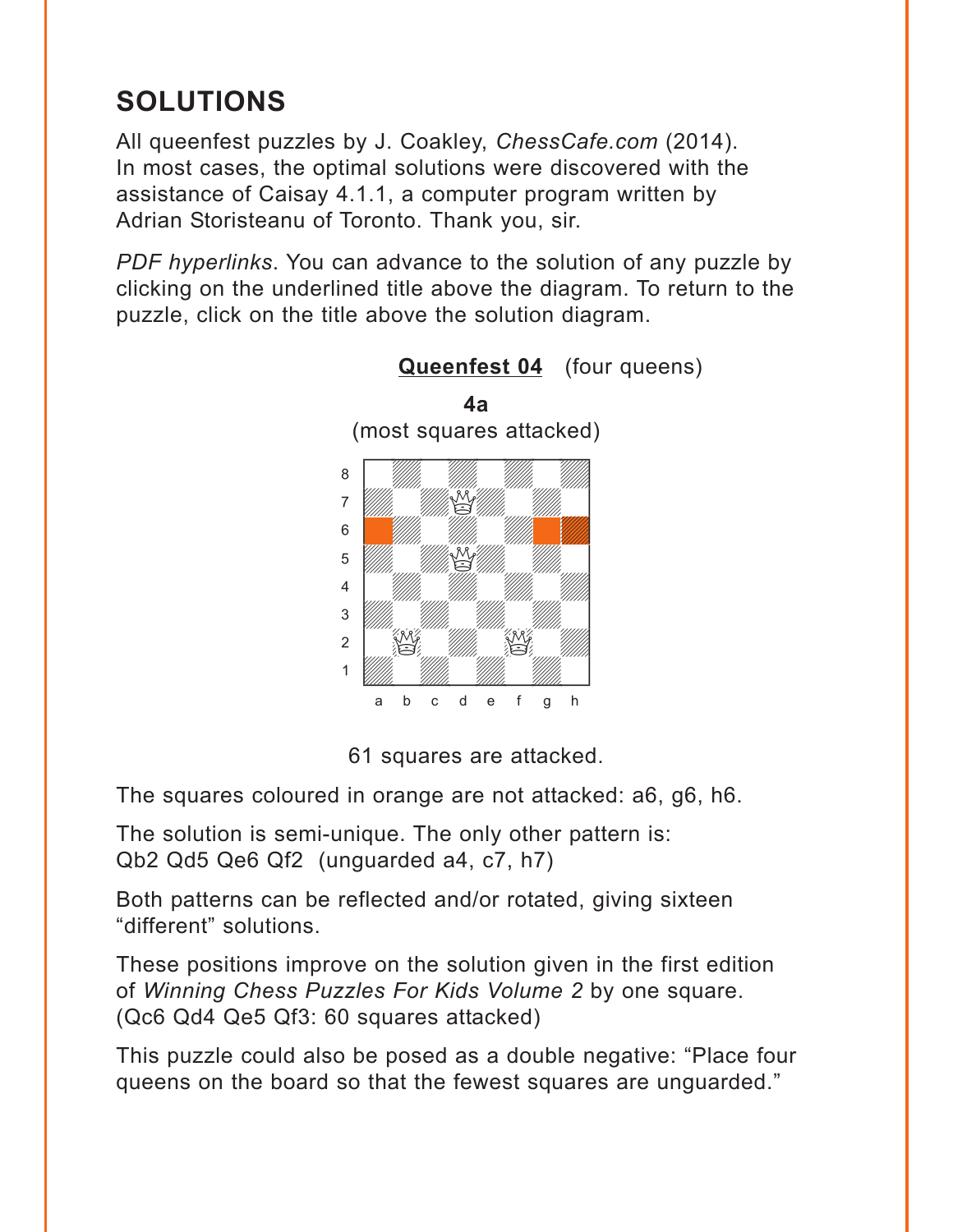

The 24 orange squares are not attacked.

The solution is unique. Because the position is completely symmetrical, no other solutions are created by rotation or reflection.



**4c** (no queen guarded, most squares attacked)

58 squares are attacked.

The only two empty squares which are not attacked are a7 and h7.

There are four solution patterns. The other three are:

Qa5 Qb1 Qe6 Qf2 (unguarded g7 h8)

Qa5 Qc1 Qe7 Qg3 (unguarded d4 h8)

Qb5 Qc1 Qe7 Qg2 (unguarded d4 h8)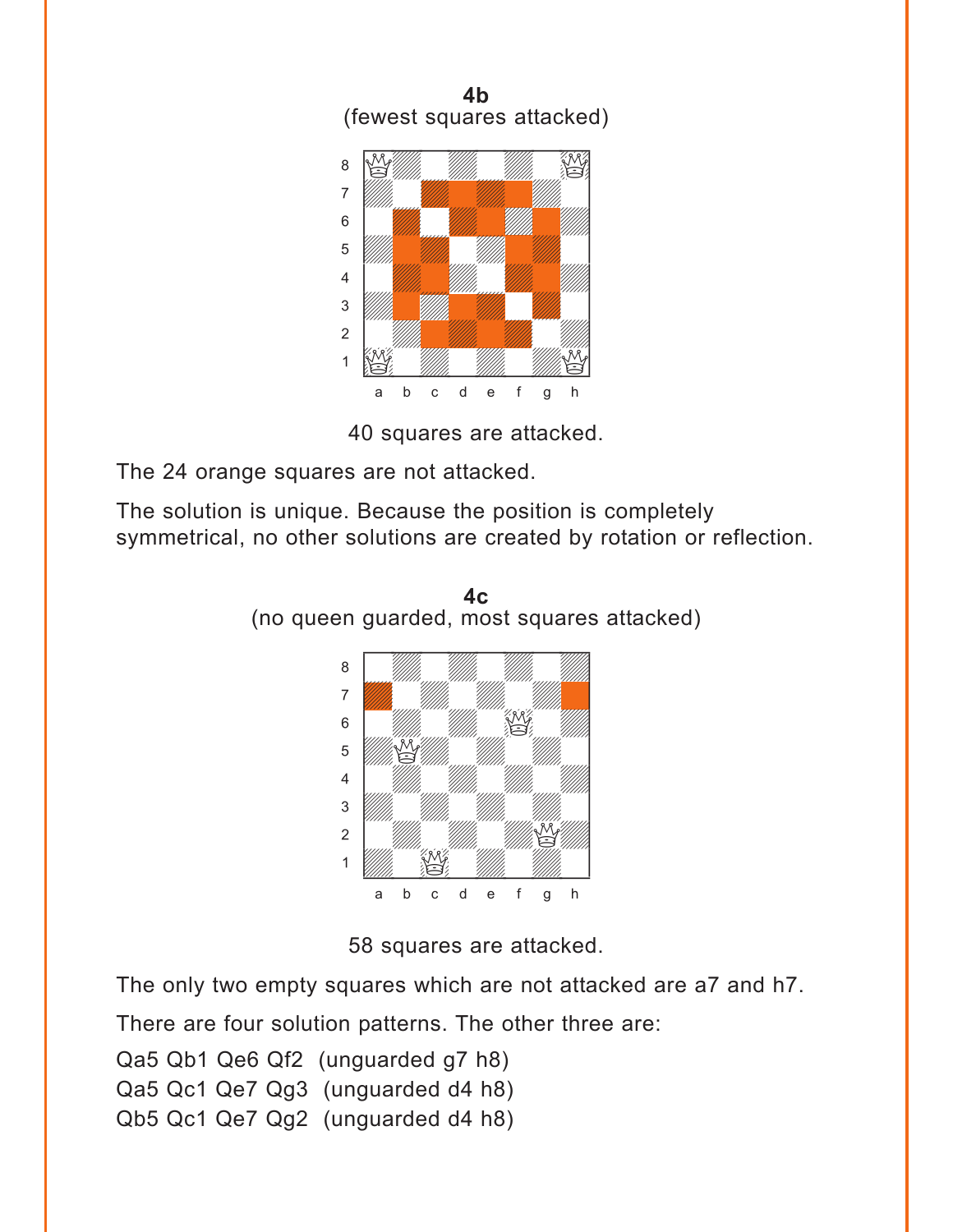



The twelve empty squares which are not attacked are in orange.

There are two solution patterns. The other one is:

Qa6 Qb3 Qc1 Qg2 (unguarded d4 d7 d8 e5 e7 e8 f5 f8 h4 h5 h7 h8)



(no queen guarded, all empty squares except corners attacked)

**4e** 

All empty squares are attacked except the four corners.

There are two solution patterns. In the position above, each queen is a "knight jump" from a corner. In the other pattern, the queens are a "camel jump" from the corners:

Qb5 Qd2 Qg4 Qe7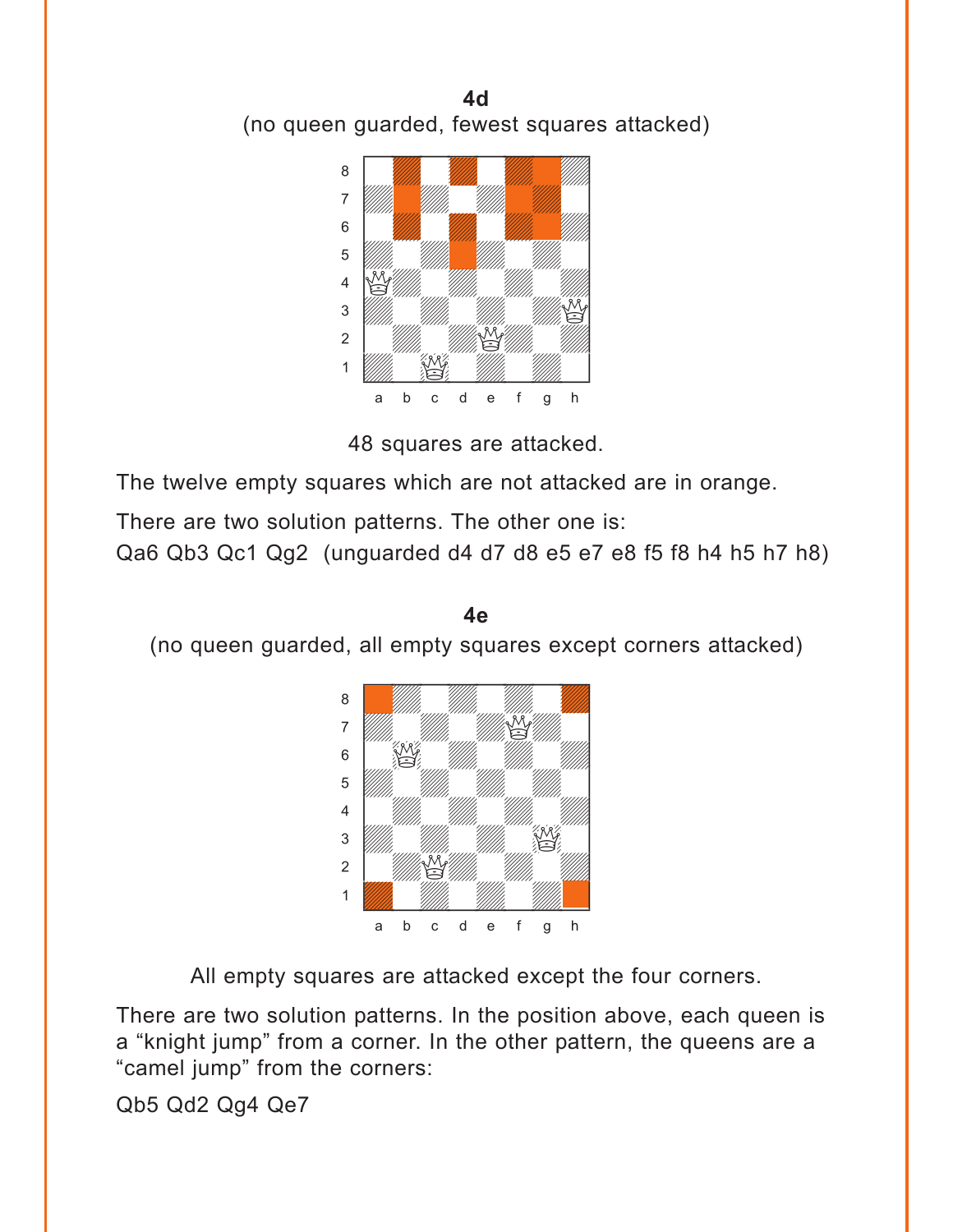<span id="page-8-0"></span>

The 17 squares coloured in orange are not attacked.

The solution is semi-unique. The following diagram shows the only other pattern.

Both patterns can be reflected and/or rotated, giving sixteen "different" solutions.



As mentioned in the main text, the famous *five queen* puzzle in which the queens are placed so that all 64 squares are attacked was given in column 6 (*Board Domination*).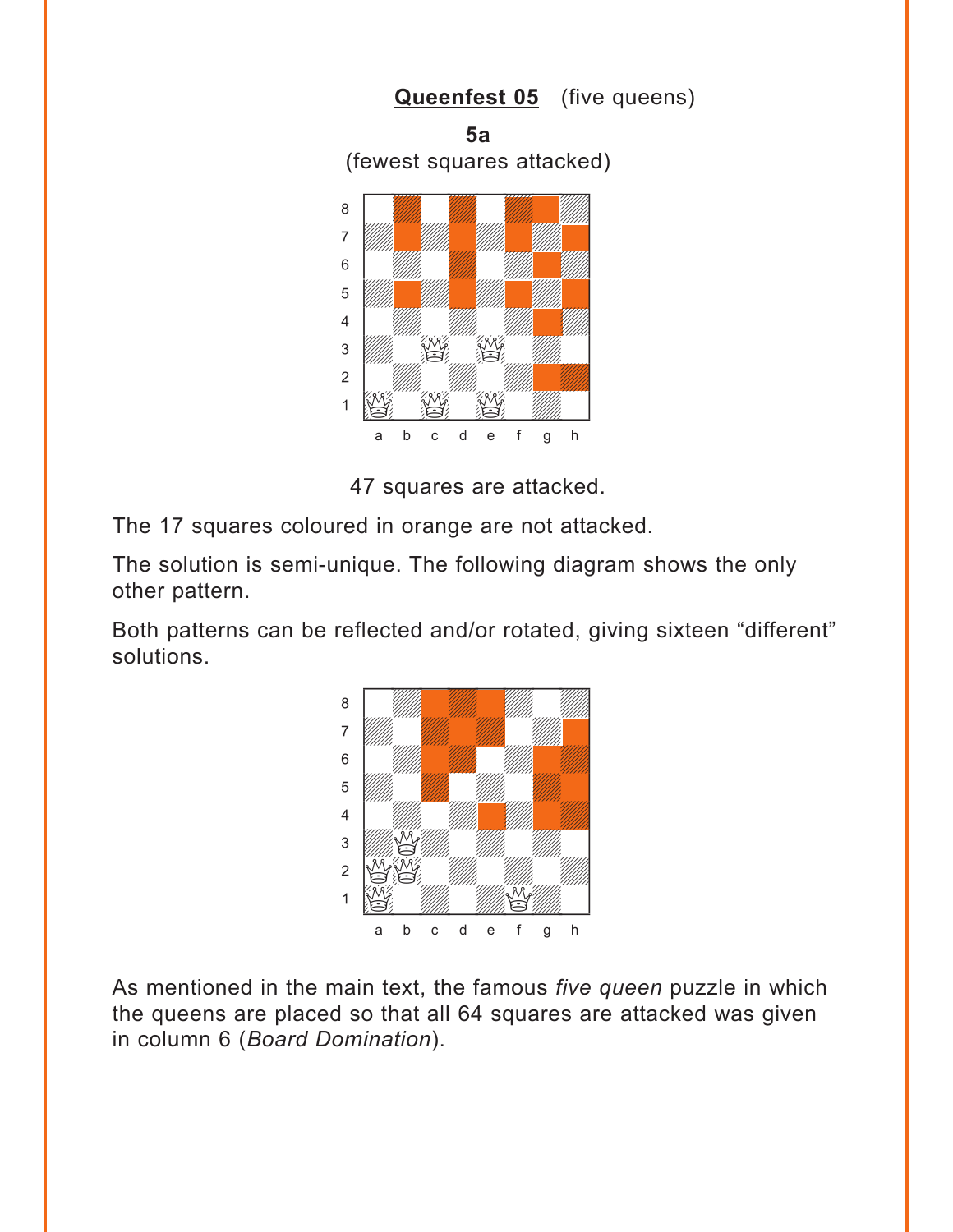



The seven empty squares which are not attacked are in orange.

The solution is unique. It is reflectible and rotatable.





There are many solutions to this problem. Here are four others: Qb1 Qb7 Qe3 Qf4 Qg5 Qc1 Qc7 Qe2 Qf3 Qg4 Qc1 Qc4 Qc7 Qf3 Qf7 Qa3 Qc1 Qc5 Qe7 Qg3

According to the stipulation of this puzzle, the five queens must all be guarded. Without that requirement, and ignoring the black king on h8, then a position such as Qa7 Qd2 Qd3 Qd7 Qh8 would also be a solution. In that case, the only square not attacked (h8) would be occupied by a queen.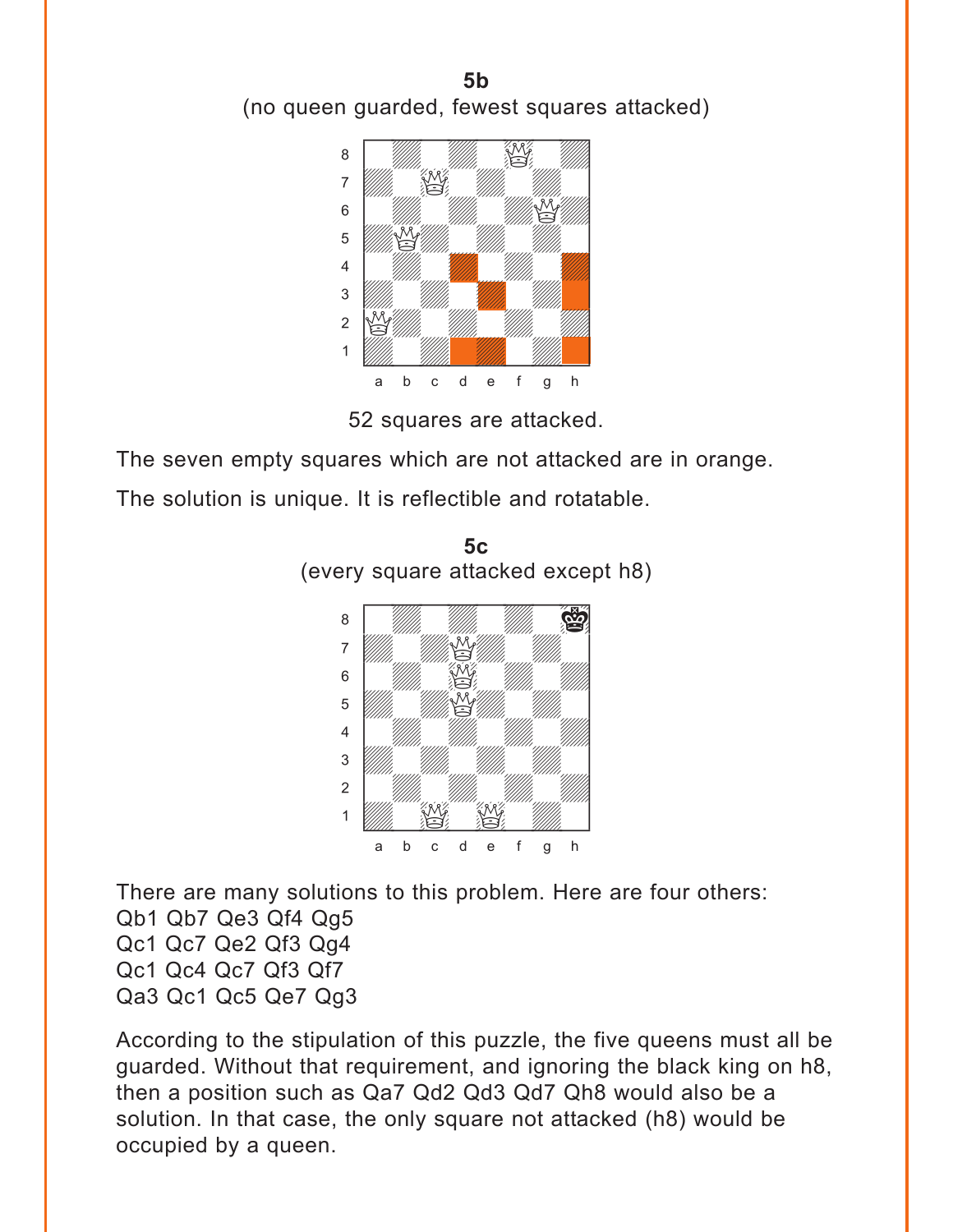**5d**  (every square attacked except e8)



There are many solutions to this problem. Here are four others:

Qd2 Qd4 Qd5 Qd6 Qf5 Qc3 Qd3 Qd4 Qd5 Qd6 Qa3 Qb1 Qf4 Qf5 Qf6 Qa3 Qb2 Qc1 Qf5 Qg5

It is possible for five queens to be placed on the board so that any square is the only one not attacked.



There are only three patterns for the solution. Here are the other two: Qc1 Qc6 Qd2 Qg8 Qh7 Qa3 Qa6 Qd8 Qg6 Qh4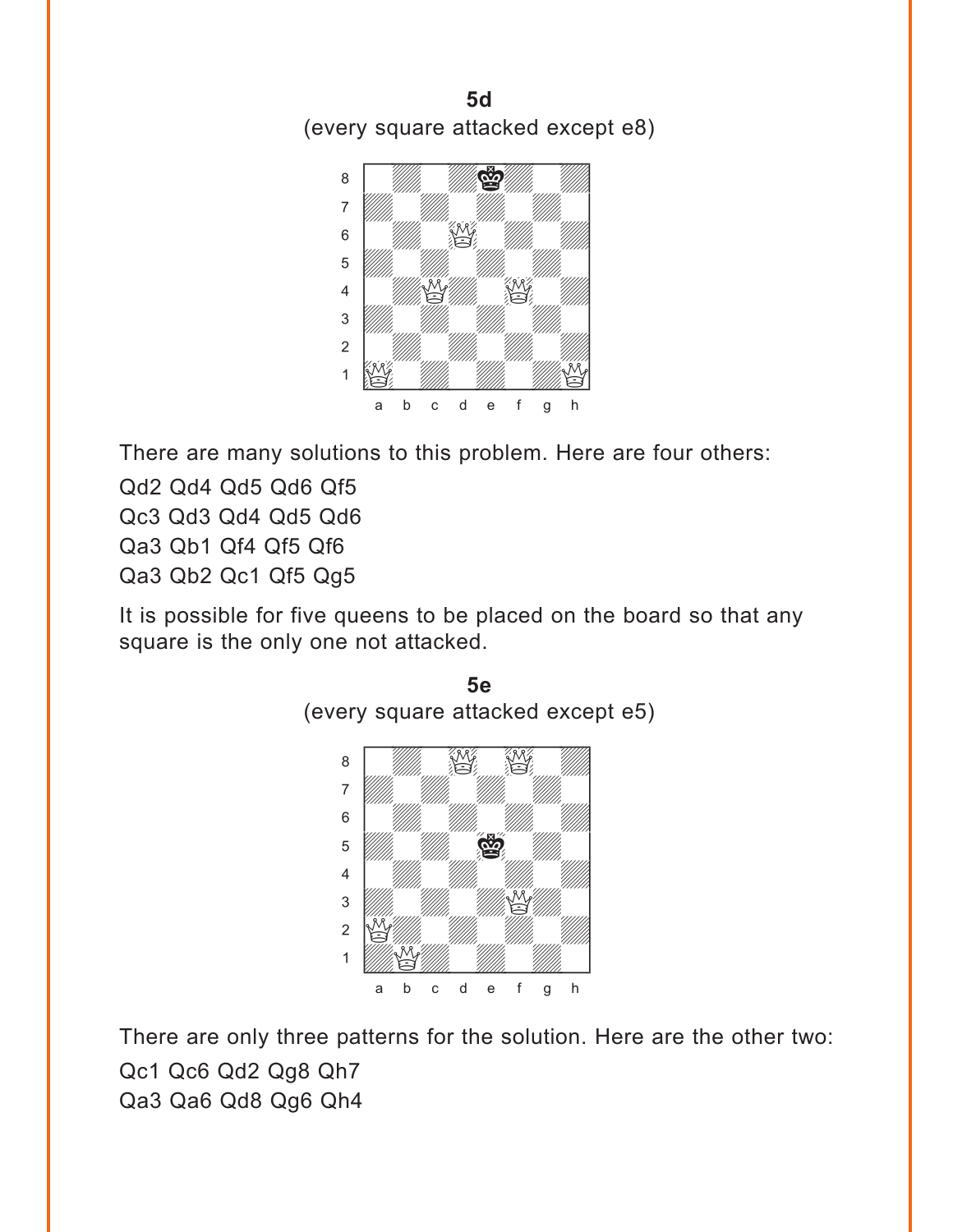<span id="page-11-0"></span>

The 15 squares coloured in orange are not attacked.

The solution is semi-unique. The following diagram shows the only other pattern.

Both patterns can be reflected and/or rotated, giving sixteen "different" solutions.

Both patterns are the same as in puzzle 5a with one queen added (on a3 and f2, respectively).

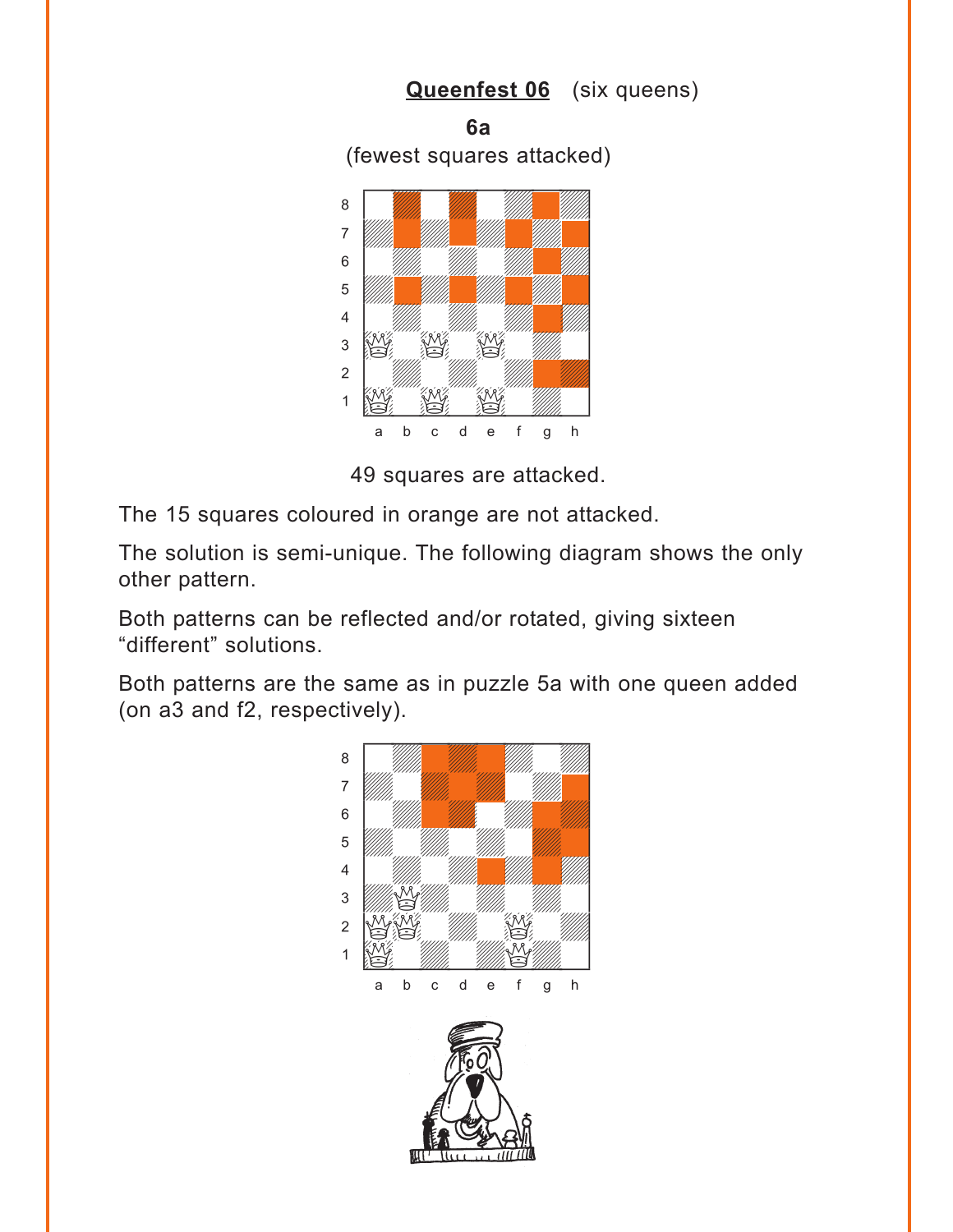**6b**  (no queen guarded, fewest squares attacked)



54 squares are attacked.

The four empty squares which are not attacked are in orange.

There are only three patterns for the solution. Here are the other two:

Qb2 Qc4 Qd1 Qf5 Qg3 Qh6 (unguarded a7 a8 e7 e8)

Qb5 Qc2 Qd6 Qe3 Qf7 Qg4 (unguarded a1 a8 h1 h8)

**6c**  (no queen guarded, all empty squares except corners attacked)



All empty squares are attacked except the four corners.

This is actually the third pattern for puzzle 6b. The position is symmetrical and is unique for this stipulation. It can be reflected left to right and/or rotated 90° for a total of four "different" solutions.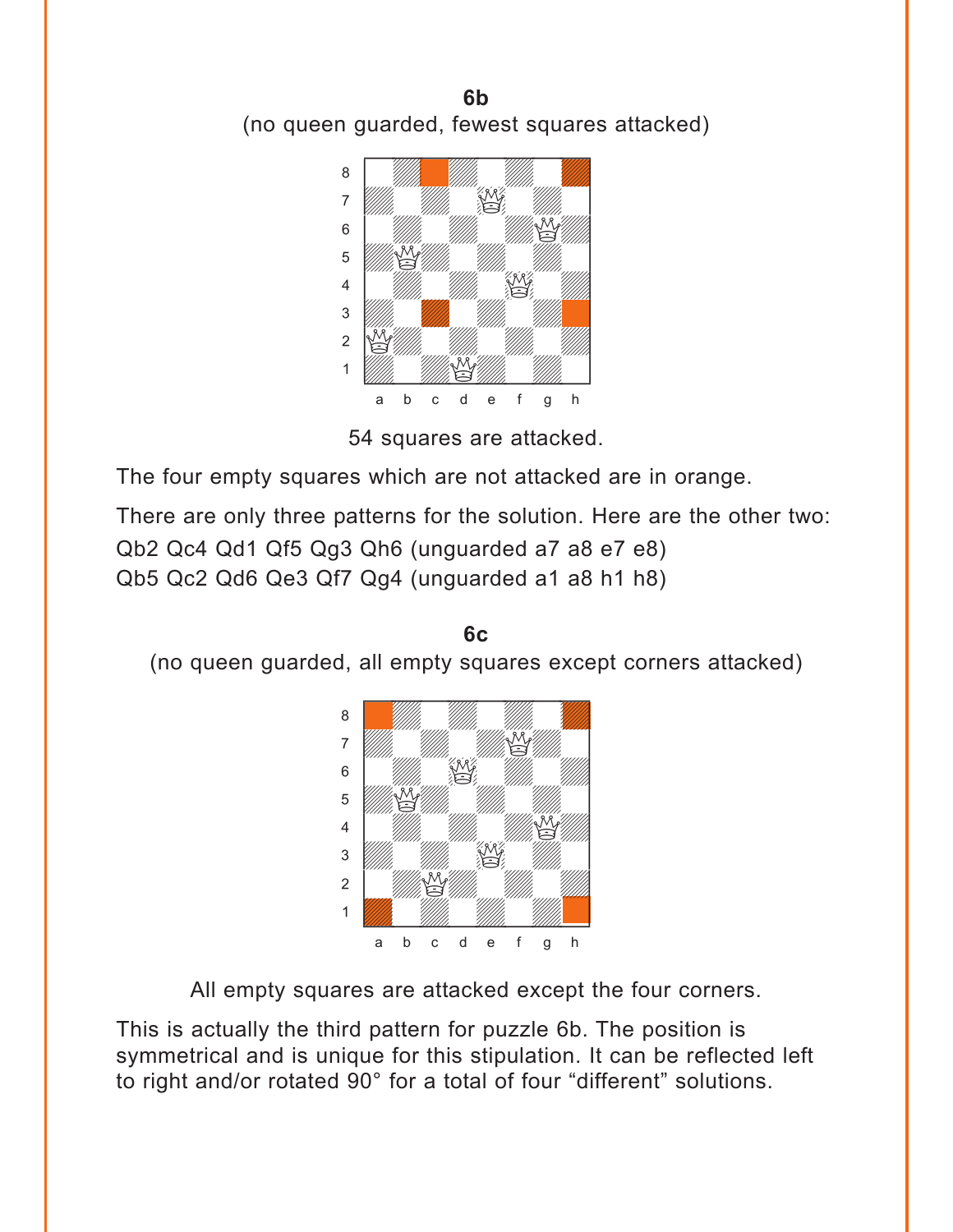## **[The Longest Perp](#page-4-0)**

<span id="page-13-0"></span>This problem is from column 59. The solution given here is the current record for the *longest perpetual check without the fifty move rule*.

The "matrix" of the position is derived from a 1972 endgame study by Serbian composer Dragutin Djaja (1920-1993).

To provide some landmarks along the way, a diagram will be given after each capture.

#### **[12d](#page-4-0)**

Geir Sune Tallaksen Østmoe 2014 *ChessCafe.com*

*Assume that the "fifty move rule" does not exist. Construct a position in which White draws by perpetual check and which maximizes the number of moves that must be played before Black has to concede a draw by threefold repetition.*



White to play and draw

The solution is **458 moves** long. Are you ready?

Black has a big material advantage and is threatening, among other things, to promote the a-pawn. White draws by continually checking with their rook along the g-file. The black king has lots of room to run, but nowhere to hide.

1.Rg8+ Kf7 2.Rg7+ Ke8 3.Rg8+ Ke7 4.Rg7+ Kd8 5.Rg8+ Kd7 6.Rg7+ Kc8 7.Rg8+ Kc7 8.Rg7+ Kb8 9.Rg8+ Kb7 10.Rg7+ Ka8 11.Rg8+ Ka7 12.Rg7+ Ka8 13.Rg8+ Ka7 14.Rg7+ Kb8 15.Rg8+ Kb7 16.Rg7+ Kc8 17.Rg8+ Kc7 18.Rg7+ Kd8 19.Rg8+ Kd7 20.Rg7+ Ke8 21.Rg8+ Ke7 22.Rg7+ Kf8 23.Rg8+ Kf7 24.Rg7+ Kf6 25.Rxg6+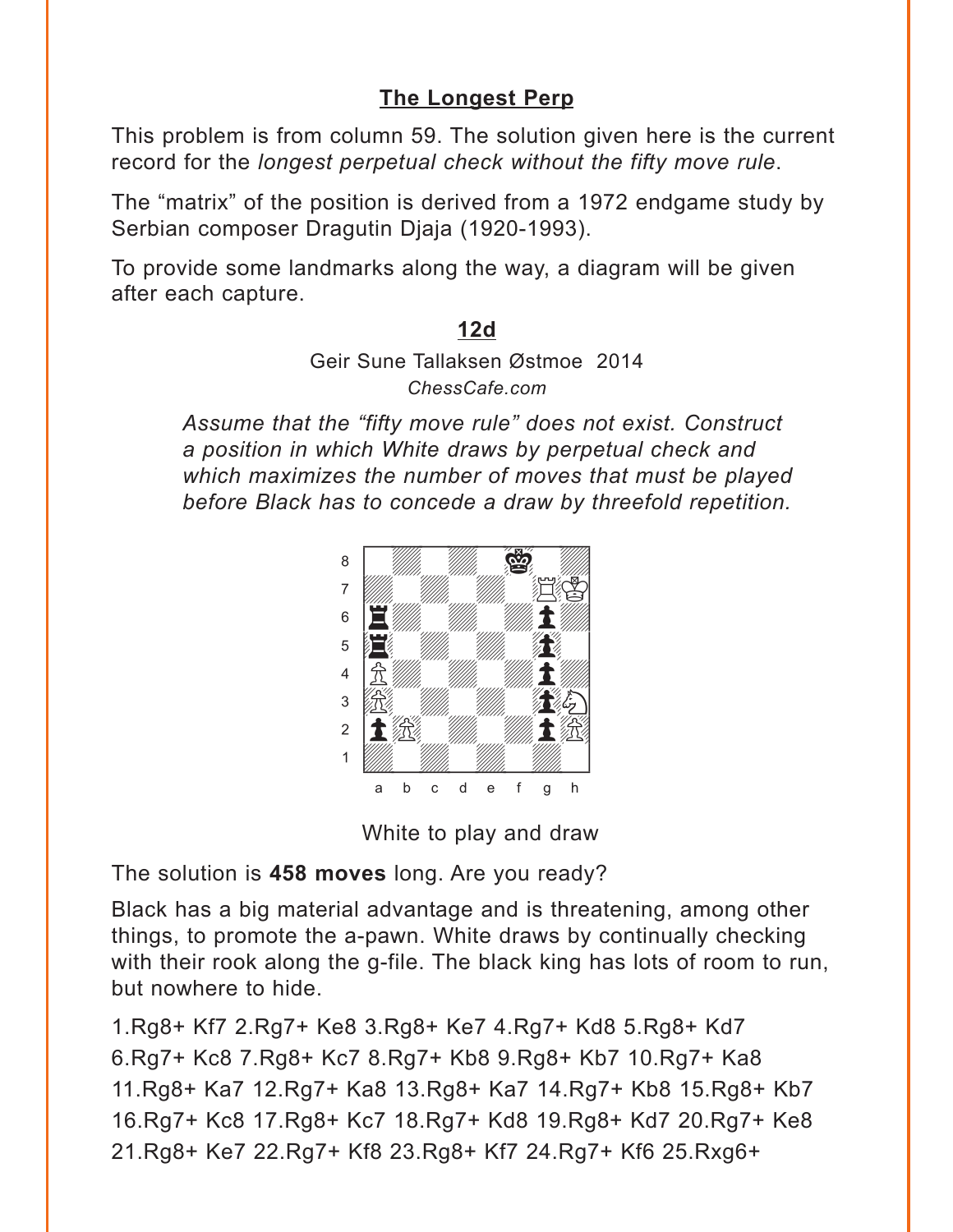Every capture ensures that no previous position can be repeated.



25...Kf7 26.Rg7+ Kf8 27.Rg8+ Ke7 28.Rg7+ Ke8 29.Rg8+ Kd7 30.Rg7+ Kd8 31.Rg8+ Kc7 32.Rg7+ Kc8 33.Rg8+ Kb7 34.Rg7+ Kb8 35.Rg8+ Ka7 36.Rg7+ Ka8 37.Rg8+ Ka7 38.Rg7+ Ka8 39.Rg8+ Kb7 40.Rg7+ Kb8 41.Rg8+ Kc7 42.Rg7+ Kc8 43.Rg8+ Kd7 44.Rg7+ Kd8 45.Rg8+ Ke7 46.Rg7+ Ke8 47.Rg8+ Kf7 48.Rg7+ Kf6 49.Rg6+ Kf5 50.Rxg5+



50...Kf6 51.Rg6+ Ke5 52.Rg5+ Ke6 53.Rg6+ Kd5 54.Rg5+ Kd6 55.Rg6+ Kc5 56.Rg5+ Kb6 57.Rg6+ Ka7 58.Rg7+ Ka8 59.Rg8+ Kb7 60.Rg7+ Kb8 61.Rg8+ Kc7 62.Rg7+ Kc8 63.Rg8+ Kd7 64.Rg7+ Kd8 65.Rg8+ Ke7 66.Rg7+ Ke8 67.Rg8+ Kf7 68.Rg7+ Kf8 69.Rg8+ Kf7 70.Rg7+ Kf8 71.Rg8+ Ke7 72.Rg7+ Ke8 73.Rg8+ Kd7 74.Rg7+ Kd8 75.Rg8+ Kc7 76.Rg7+ Kc8 77.Rg8+ Kb7 78.Rg7+ Kb8 79.Rg8+ Ka7 80.Rg7+ Kb6 81.Rg6+ Kc5 82.Rg5+ Kc6 83.Rg6+ Kd5 84.Rg5+ Kd6 85.Rg6+ Ke5 86.Rg5+ Ke6 87.Rg6+ Kf5 88.Rg5+ Ke4 89.Rxg4+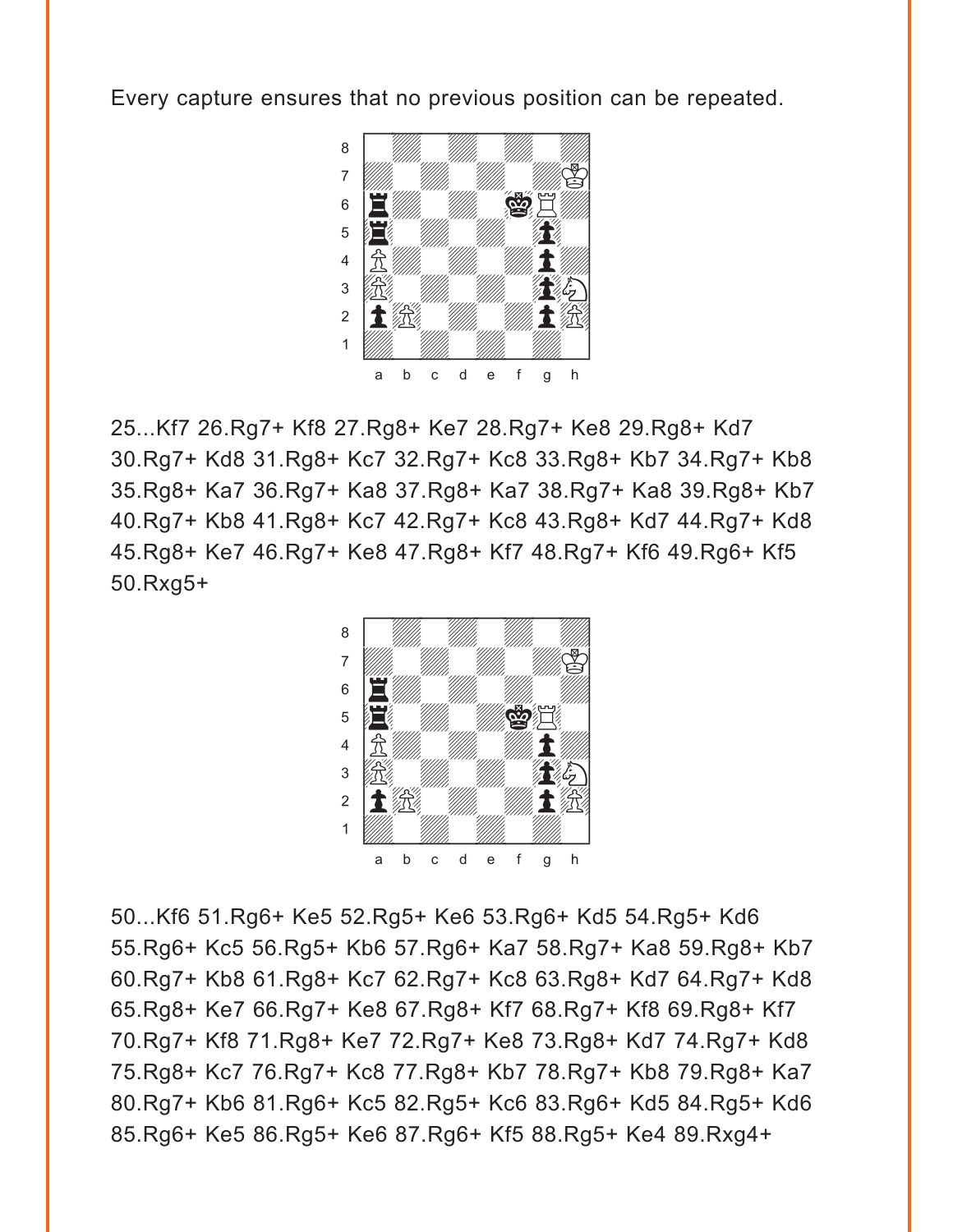

89...Ke5 90.Rg5+ Kd4 91.Rg4+ Kd5 92.Rg5+ Kc4 93.Rg4+ Kc5 94.Rg5+ Kb6 95.Rg6+ Ka7 96.Rg7+ Ka8 97.Rg8+ Kb7 98.Rg7+ Kb8 99.Rg8+ Kc7 100.Rg7+ Kc8 101.Rg8+ Kd7 102.Rg7+ Kd8 103.Rg8+ Ke7 104.Rg7+ Ke8 105.Rg8+ Kf7 106.Rg7+ Kf8 107.Rg8+ Kf7 108.Rg7+ Kf8 109.Rg8+ Ke7 110.Rg7+ Ke8 111.Rg8+ Kd7 112.Rg7+ Kd8 113.Rg8+ Kc7 114.Rg7+ Kc8 115.Rg8+ Kb7 116.Rg7+ Kb8 117.Rg8+ Ka7 118.Rg7+ Kb6 119.Rg6+ Kc5 120.Rg5+ Kc6 121.Rg6+ Kd5 122.Rg5+ Kd6 123.Rg6+ Ke5 124.Rg5+ Ke6 125.Rg6+ Kf5 126.Rg5+ Ke4 127.Rg4+ Kf3 128.Rxg3+



128...Ke4 129.Rg4+ Ke3 130.Rg3+ Kd4 131.Rg4+ Kd3 132.Rg3+ Kc4 133.Rg4+ Kc5 134.Rg5+ Kc6 135.Rg6+ Kd5 136.Rg5+ Kd6 137.Rg6+ Ke5 138.Rg5+ Ke6 139.Rg6+ Kf5 140.Rg5+ Kf6 141.Rg6+ Kf7 142.Rg7+ Kf8 143.Rg8+ Ke7 144.Rg7+ Ke8 145.Rg8+ Kd7 146.Rg7+ Kd8 147.Rg8+ Kc7 148.Rg7+ Kc8 149.Rg8+ Kb7 150.Rg7+ Kb8 151.Rg8+ Ka7 152.Rg7+ Ka8 153.Rg8+ Ka7 154.Rg7+ Ka8 155.Rg8+ Kb7 156.Rg7+ Kb8 157.Rg8+ Kc7 158.Rg7+ Kc8 159.Rg8+ Kd7 160.Rg7+ Kd8 161.Rg8+ Ke7 162.Rg7+ Ke8 163.Rg8+ Kf7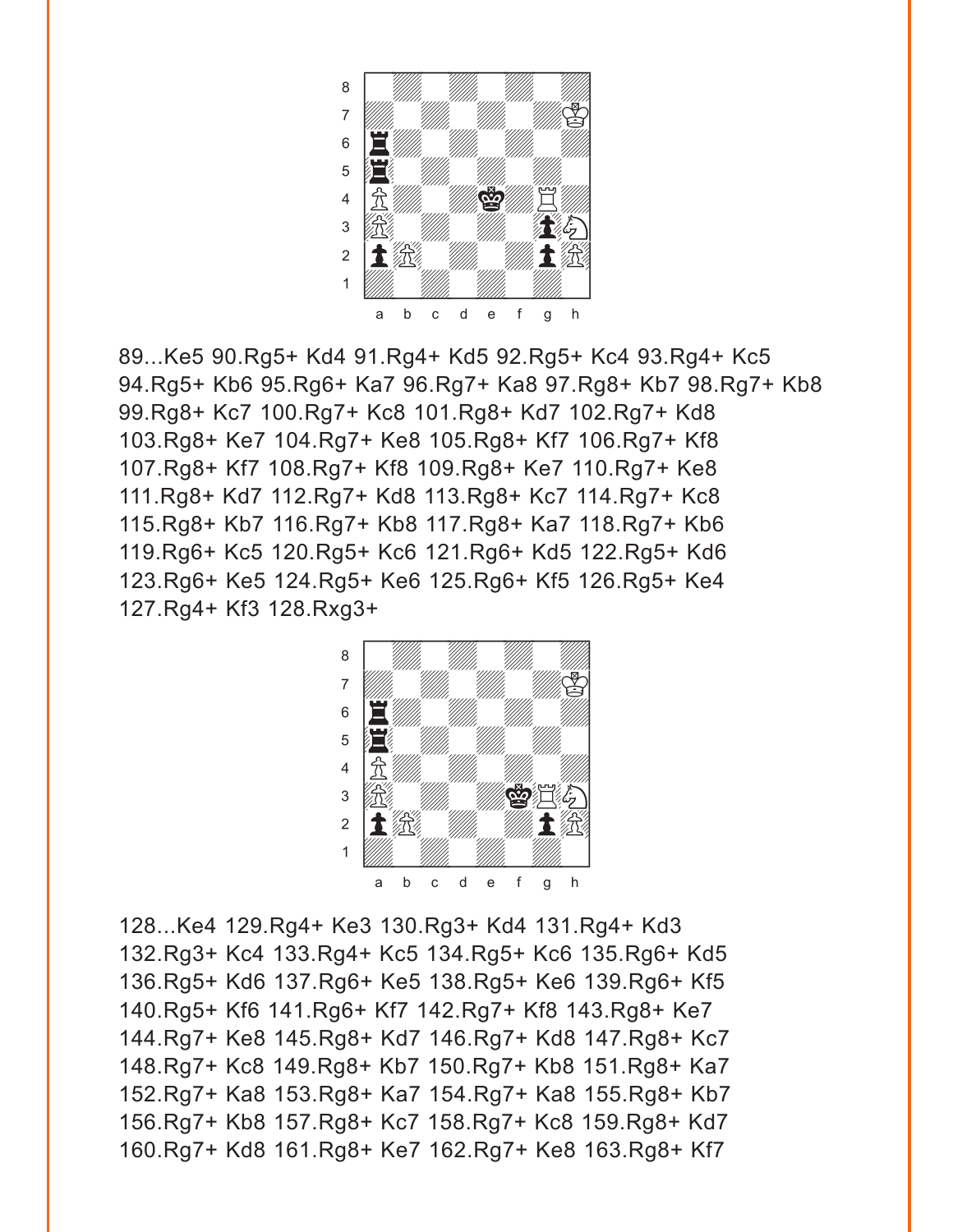164.Rg7+ Kf6 165.Rg6+ Kf5 166.Rg5+ Ke6 167.Rg6+ Ke5 168.Rg5+ Kd6 169.Rg6+ Kd5 170.Rg5+ Kc6 171.Rg6+ Kc5 172.Rg5+ Kc4 173.Rg4+ Kd3 174.Rg3+ Kd4 175.Rg4+ Ke3 176.Rg3+ Ke4 177.Rg4+ Kf3 178.Rg3+ Ke2

If the *fifty move rule* were in effect, this would be the first place that White could claim a draw. 178 moves!

179.Rxg2+



179...Kf1 180.Rg1+ Ke2 181.Rg2+ Ke1 182.Rg1+ Kd2 183.Rg2+ Kd1 184.Rg1+ Kc2 185.Rg2+ Kb3 186.Rg3+ Kc4 187.Rg4+ Kd3 188.Rg3+ Kd4 189.Rg4+ Ke3 190.Rg3+ Ke4 191.Rg4+ Kf5 192.Rg5+ Kf6 193.Rg6+ Ke5 194.Rg5+ Ke6 195.Rg6+ Kd5 196.Rg5+ Kd6 197.Rg6+ Kc5 198.Rg5+ Kb6 199.Rg6+ Ka7 200.Rg7+ Ka8 201.Rg8+ Kb7 202.Rg7+ Kb8 203.Rg8+ Kc7 204.Rg7+ Kc8 205.Rg8+ Kd7 206.Rg7+ Kd8 207.Rg8+ Ke7 208.Rg7+ Ke8 209.Rg8+ Kf7 210.Rg7+ Kf8 211.Rg8+ Kf7 212.Rg7+ Kf8 213.Rg8+ Ke7 214.Rg7+ Ke8 215.Rg8+ Kd7 216.Rg7+ Kd8 217.Rg8+ Kc7 218.Rg7+ Kc8 219.Rg8+ Kb7 220.Rg7+ Kb8 221.Rg8+ Ka7 222.Rg7+ Kb6 223.Rg6+ Kc5 224.Rg5+ Kc6 225.Rg6+ Kd5 226.Rg5+ Kd6 227.Rg6+ Ke5 228.Rg5+ Ke6 229.Rg6+

Another fifty moves have been played without a capture or pawn move. The next capture is on move 242.

229...Kf5 230.Rg5+ Ke4 231.Rg4+ Ke3 232.Rg3+ Kd4 233.Rg4+ Kd3 234.Rg3+ Kc4 235.Rg4+ Kb3 236.Rg3+ Kc2 237.Rg2+ Kd1 238.Rg1+ Ke2 239.Rg2+ Ke1 240.Rg1+ Kd2 241.Rg2+ Kc1 242.Rg1+ Kxb2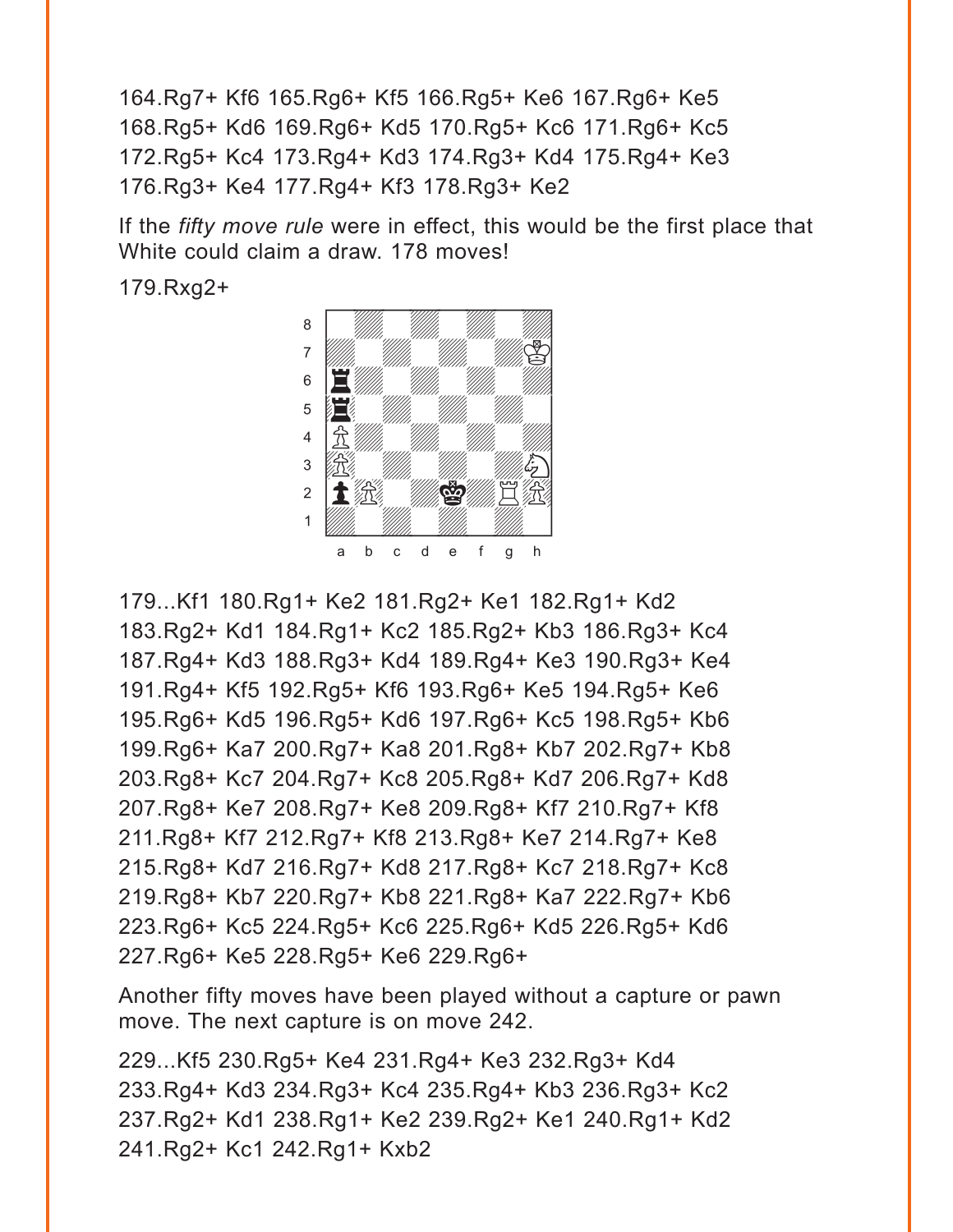

243.Rg2+ Kb1 244.Rg1+ Kc2 245.Rg2+ Kc1 246.Rg1+ (246.Rxa2? loses to 246...Rh5+ 247.Kg7 Rxh3.)

246...Kd2 247.Rg2+ Kd1 248.Rg1+ Ke2 249.Rg2+ Kf3 250.Rg3+ Ke4 251.Rg4+ Ke3 252.Rg3+ Kd4 253.Rg4+ Kd3 254.Rg3+ Kc4 255.Rg4+ Kc5 256.Rg5+ Kc6 257.Rg6+ Kd5 258.Rg5+ Kd6 259.Rg6+ Ke5 260.Rg5+ Ke6 261.Rg6+ Kf5 262.Rg5+ Kf6 263.Rg6+ Kf7 264.Rg7+ Kf8 265.Rg8+ Ke7 266.Rg7+ Ke8 267.Rg8+ Kd7 268.Rg7+ Kd8 269.Rg8+ Kc7 270.Rg7+ Kc8 271.Rg8+ Kb7 272.Rg7+ Kb8 273.Rg8+ Ka7 274.Rg7+ Ka8 275.Rg8+ Ka7 276.Rg7+ Ka8 277.Rg8+ Kb7 278.Rg7+ Kb8 279.Rg8+ Kc7 280.Rg7+ Kc8 281.Rg8+ Kd7 282.Rg7+ Kd8 283.Rg8+ Ke7 284.Rg7+ Ke8 285.Rg8+ Kf7 286.Rg7+ Kf6 287.Rg6+ Kf5 288.Rg5+ Ke6 289.Rg6+ Ke5 290.Rg5+ Kd6 291.Rg6+ Kd5 292.Rg5+ Kc6 293.Rg6+ Kc5 294.Rg5+ Kc4 295.Rg4+ Kc3 296.Rg3+ Kd4 297.Rg4+ Kd3 298.Rg3+ Ke4 299.Rg4+ Ke3 300.Rg3+ Ke2 301.Rg2+ Ke1 302.Rg1+ Kd2 303.Rg2+ Kd1 304.Rg1+ Kc2 305.Rg2+ Kc1 306.Rg1+ Kb2 307.Rg2+ Kxa3

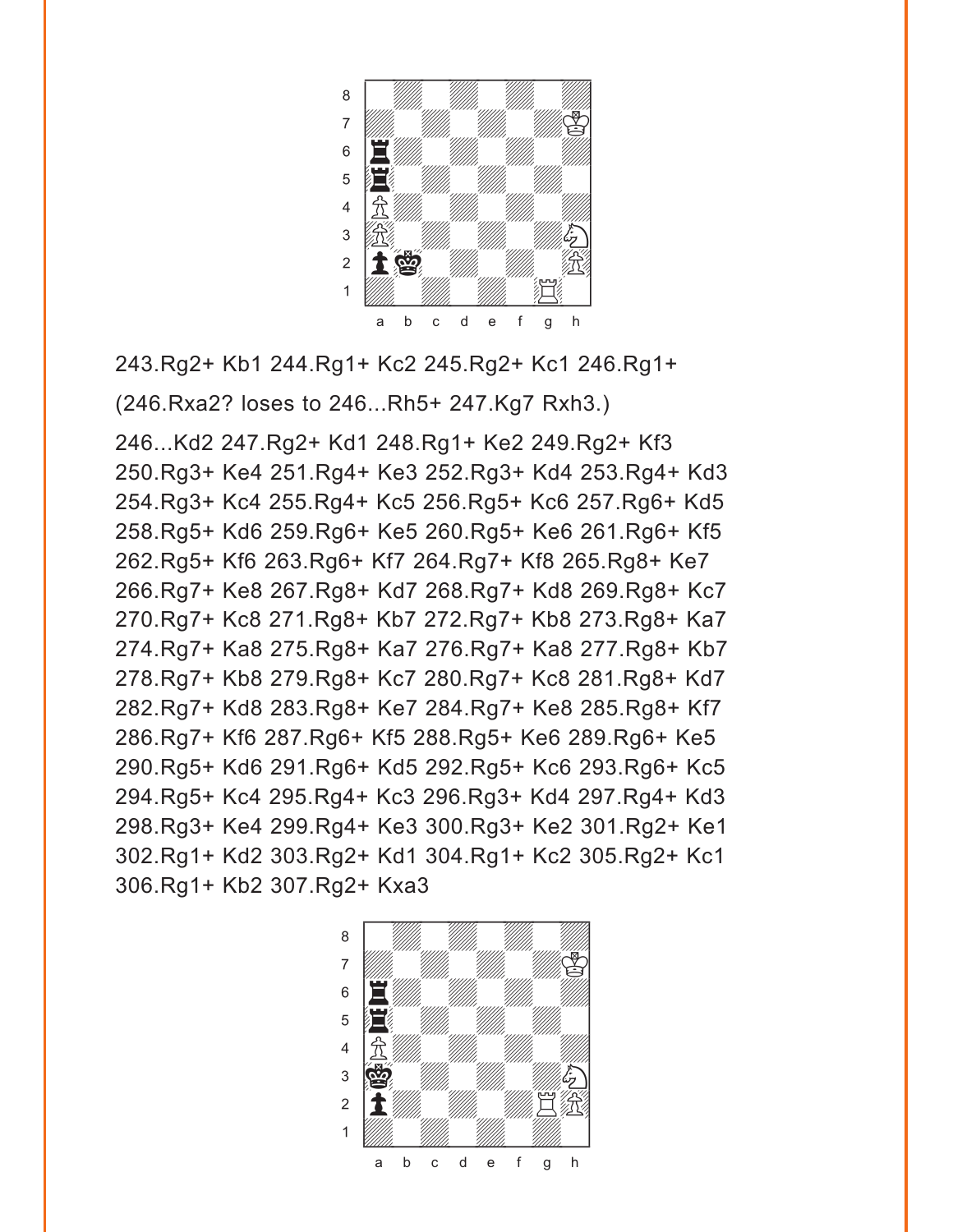308.Rg3+ Kb2 309.Rg2+ Kb1 310.Rg1+ Kc2 311.Rg2+ Kc1 312.Rg1+ Kd2 313.Rg2+ Kd1 314.Rg1+ Ke2 315.Rg2+ Kf3 316.Rg3+ Ke4 317.Rg4+ Ke3 318.Rg3+ Kd4 319.Rg4+ Kd3 320.Rg3+ Kc4 321.Rg4+ Kc3 322.Rg3+ Kb4 323.Rg4+ Kc5 324.Rg5+ Kc6 325.Rg6+ Kd5 326.Rg5+ Kd6 327.Rg6+ Ke5 328.Rg5+ Ke6 329.Rg6+ Kf5 330.Rg5+ Kf6 331.Rg6+ Kf7 332.Rg7+ Kf8 333.Rg8+ Ke7 334.Rg7+ Ke8 335.Rg8+ Kd7 336.Rg7+ Kd8 337.Rg8+ Kc7 338.Rg7+ Kc8 339.Rg8+ Kb7 340.Rg7+ Kb8 341.Rg8+ Ka7 342.Rg7+ Ka8 343.Rg8+ Ka7 344.Rg7+ Ka8 345.Rg8+ Kb7 346.Rg7+ Kb8 347.Rg8+ Kc7 348.Rg7+ Kc8 349.Rg8+ Kd7 350.Rg7+ Kd8 351.Rg8+ Ke7 352.Rg7+ Ke8 353.Rg8+ Kf7 354.Rg7+ Kf6 355.Rg6+ Kf5 356.Rg5+ Ke6 357.Rg6+ Ke5 358.Rg5+ Kd6 359.Rg6+ Kd5 360.Rg5+ Kc6 361.Rg6+ Kc5 362.Rg5+ Kb4 363.Rg4+ Kb3 364.Rg3+ Kc4 365.Rg4+ Kc3 366.Rg3+ Kd4 367.Rg4+ Kd3 368.Rg3+ Ke4 369.Rg4+ Ke3 370.Rg3+ Ke2 371.Rg2+ Ke1 372.Rg1+ Kd2 373.Rg2+ Kd1 374.Rg1+ Kc2 375.Rg2+ Kc1 376.Rg1+ Kb2 377.Rg2+ Ka3 378.Rg3+ Kxa4

The last capture.



379.Rg4+ Kb5 380.Rg5+ Kb6 381.Rg6+ Kc5 382.Rg5+ Kc6 383.Rg6+ Kd5 384.Rg5+ Kd6 385.Rg6+ Ke5 386.Rg5+ Ke6 387.Rg6+ Kf5 388.Rg5+ Kf6 389.Rg6+ Kf7 390.Rg7+ Kf8 391.Rg8+ Ke7 392.Rg7+ Ke8 393.Rg8+ Kd7 394.Rg7+ Kd8 395.Rg8+ Kc7 396.Rg7+ Kc8 397.Rg8+ Kb7 398.Rg7+ Kb8 399.Rg8+ Ka7 400.Rg7+ Ka8 401.Rg8+ Ka7 402.Rg7+ Ka8 403.Rg8+ Kb7 404.Rg7+ Kb8 405.Rg8+ Kc7 406.Rg7+ Kc8 407.Rg8+ Kd7 408.Rg7+ Kd8 409.Rg8+ Ke7 410.Rg7+ Ke8 411.Rg8+ Kf7 412.Rg7+ Kf6 413.Rg6+ Kf5